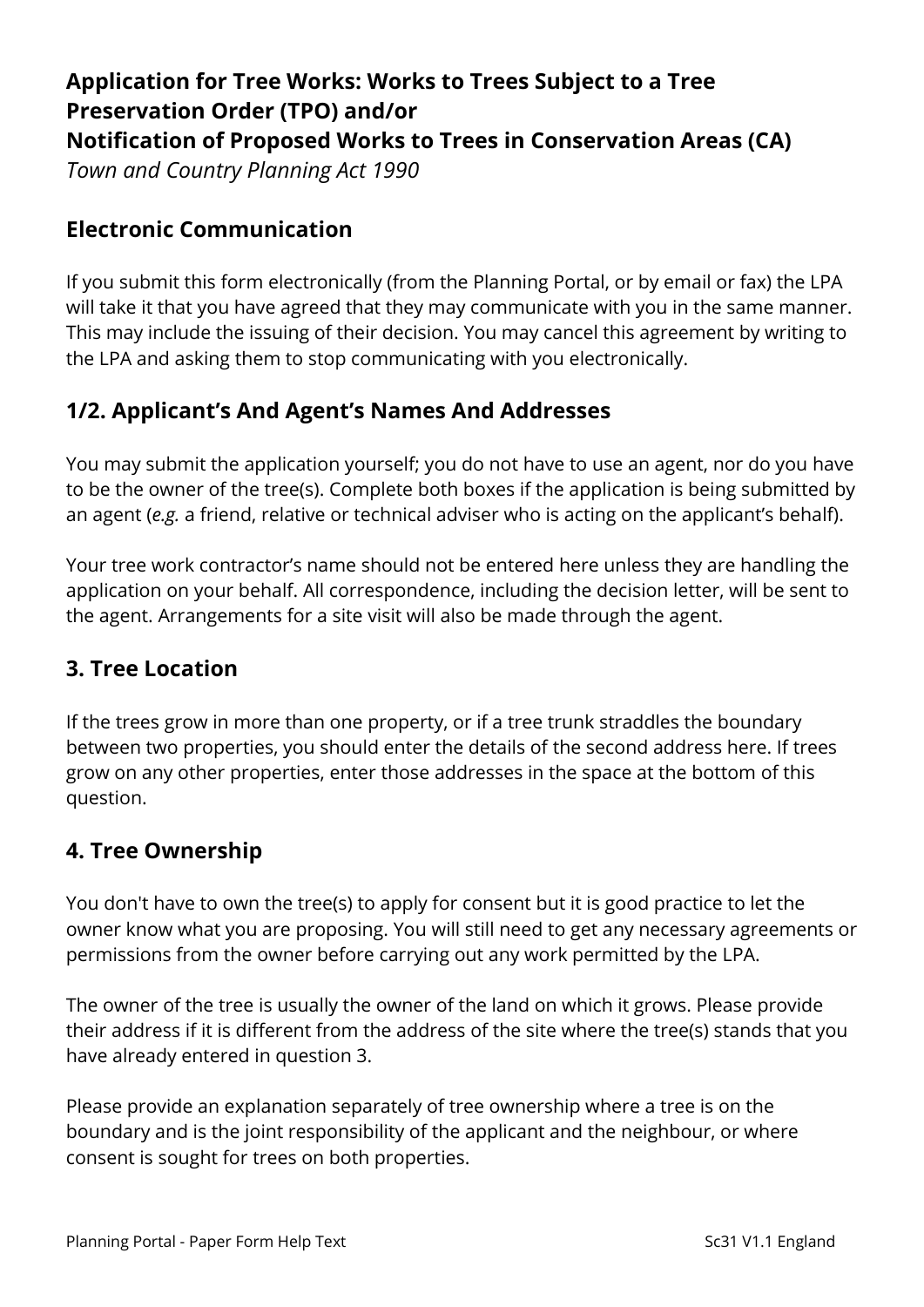# **5. What Are You Applying For?**

Refer to the [Tree Preservation Orders and trees in conservation areas section of the](http://planningguidance.communities.gov.uk/blog/guidance/tree-preservation-orders/)  [Planning Practice Guidance website.](http://planningguidance.communities.gov.uk/blog/guidance/tree-preservation-orders/)

In conservation areas, notice is required for works to trees that have a trunk diameter of more than 75mm when measured at 1.5m from ground level (or more than 100mm if reducing the number of trees to benefit the growth of other trees).

### **6. Tree Preservation Order Details**

The LPA may be able to help you answer this question. You should find the title at the top of the Order. For example:

- City of Woodville (No. 4) Tree Preservation Order 1992
- City of Woodville (1 Garden Court) Tree Preservation Order 1992

### **7. Identification Of Tree(s) And Description Of Work**

#### **Identifying the tree(s)**

Please give the species of tree if known (e.g. oak, Scots pine); Latin names are not required. Where known, use the numbering of trees from the First Schedule of the TPO (e.g. T1 ash, or two cherry and one birch in G2). Make sure other trees are identified by using a different sequence e.g. A, B, C etc. Make sure the numbering matches that used on the sketch plan (see notes for question 8).

#### **Poor tree surgery**

Proposals that would endanger the health or condition of a tree or greatly reduce its amenity value to the local environment are unlikely to be allowed unless there are strong reasons to do so.

#### **Describing the works and reasons**

Please make clear to which trees the descriptions of works and reasons apply. Reasons must be given for work to trees protected by a TPO. For trees in conservation areas, giving reasons for work would be helpful, but is not mandatory.

It is vital that you clearly specify the works you want to carry out for each tree included in your application. A proposal simply to "cut back", "lop" or "trim" some branches is too vague because it fails to indicate the extent of the works.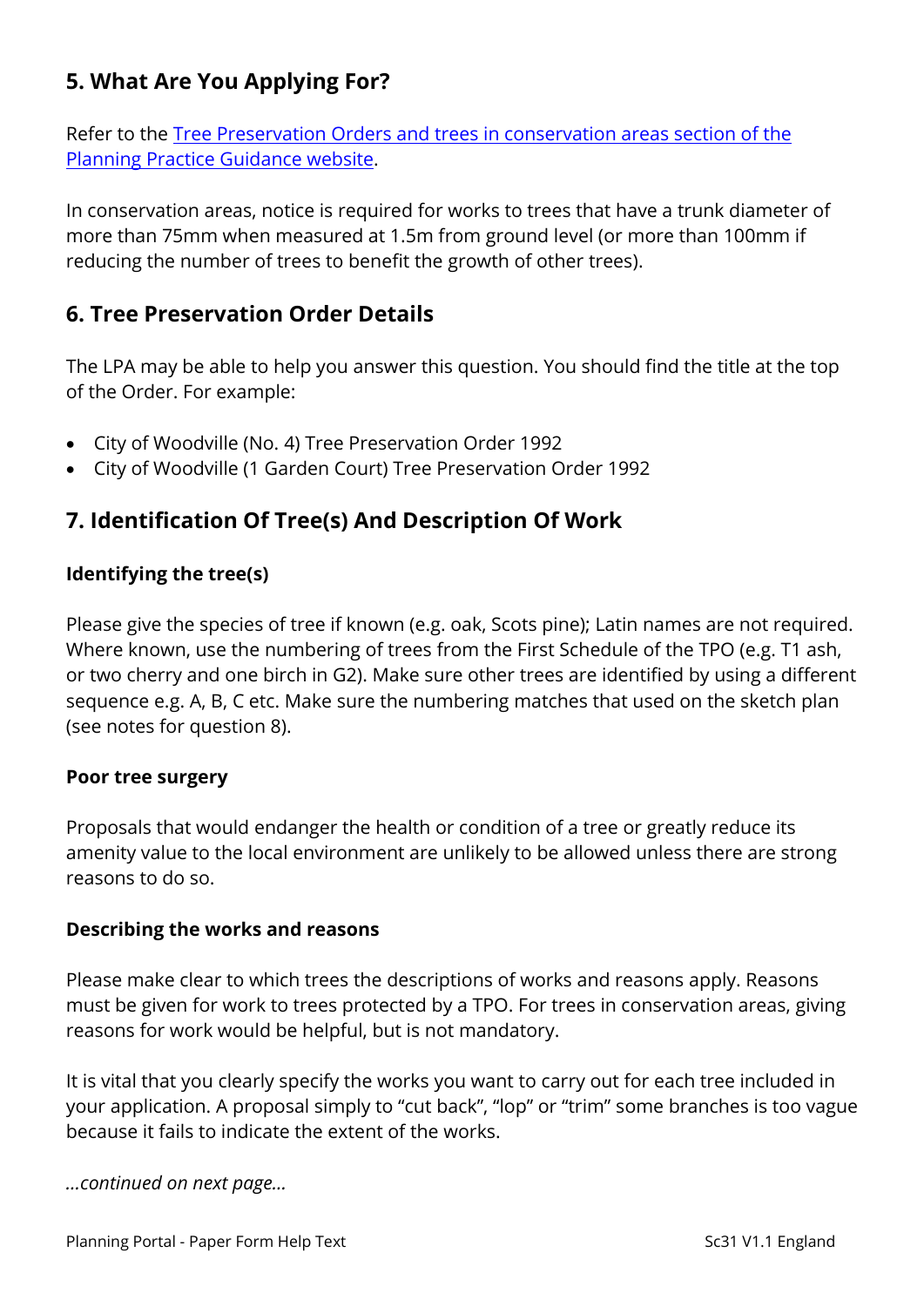

**General information -** The common operations described and simply illustrated here show some of your options.

An arborist should be able to help in defining the work that will be appropriate for the tree(s) and in line with British Standard 3998 – *Recommendations for Tree Work*.

- Please note that the entire branch system is known as the 'crown'.
- LPA approval is not required to remove **dead branches.**



**Crown Thinning -** This reduces the density of the tree's crown without changing the overall shape and size of the tree. Thinning reduces the amount of foliage and allows more light through the canopy or crown.

The amount of thinning proposed should be specified as a percentage (%) of the leaf area (usually no more than 30%).

• Useful for letting more light into gardens and windows



**Crown Lifting -** This means removing lower branches to increase the clearance between the ground and the crown.

Identify the branches you wish to remove, or specify a height above ground level to which you wish to "lift" the crown.

- Useful for allowing more light into gardens
- Prevents low branches obstructing paths, drives etc.

**Crown Reduction -** The tree crown is reduced by shortening branches, and so changes the overall size and shape of the tree. Reductions are usually carried out all round the outer parts of the crown to maintain a balanced shape, but seldom should it include cutting through the main stem.

The amount of reduction proposed should be stated in terms of the intended height and spread of the tree after pruning (rather than what percentage (%) of the overall crown is to be removed).

• Partial reduction may be useful for preventing branches contacting buildings, roofs and guttering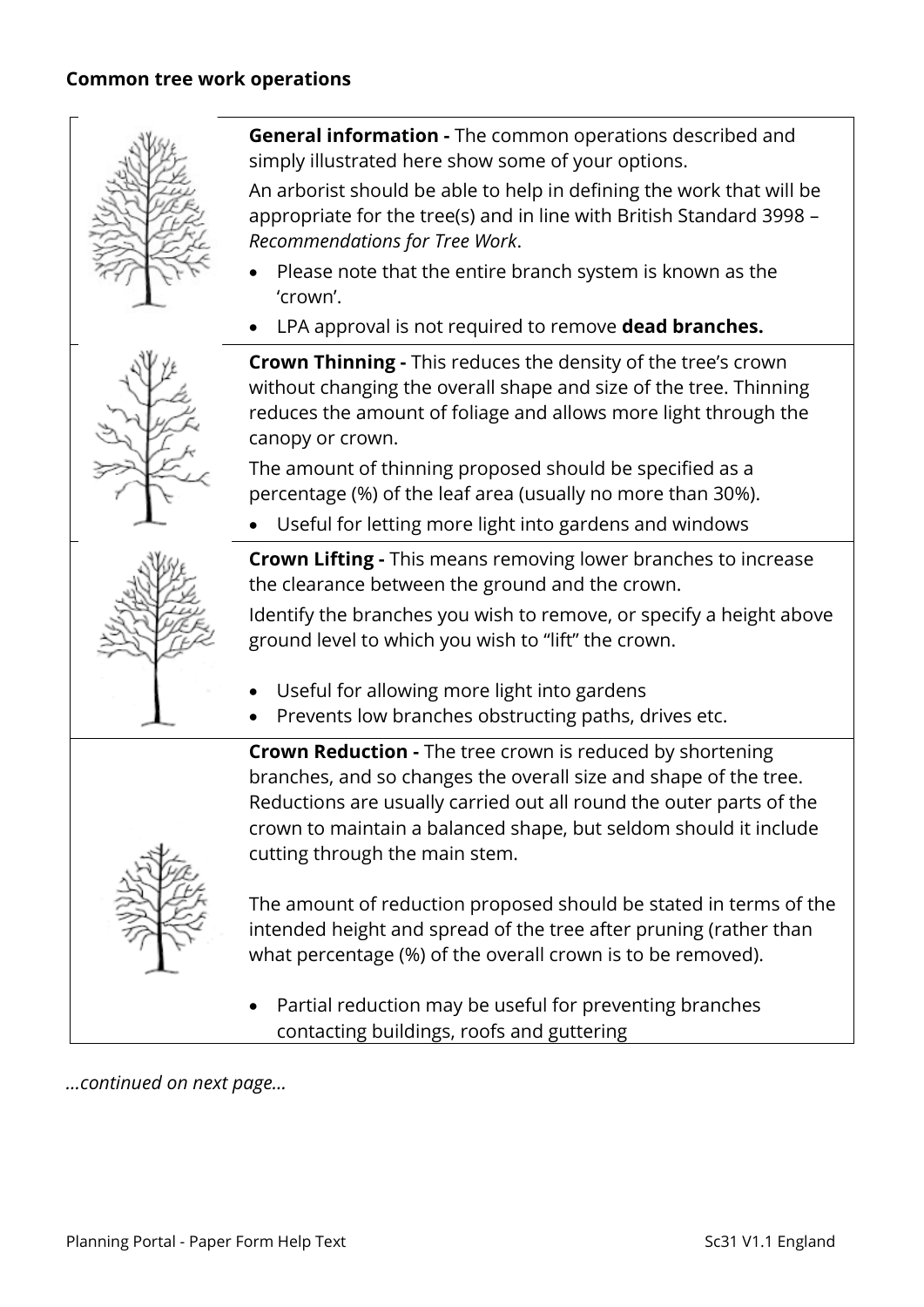#### **Planting replacement trees**

Unless there are good reasons, a condition is usually made for a replacement tree to be planted when granting consent to remove a tree protected by a TPO. Please use this opportunity to show your preference of tree should the LPA approve your application and make such a condition.

### **8. Additional Information**

When setting out the reasons for proposed works to trees protected by a TPO, please provide sufficient evidence to support your case. Note that failure to supply precise and detailed information may result in your application being rejected or delay in dealing with it. Additional information should be posted or hand-delivered at the same time as the form or supplied electronically in support of your application. Applications cannot be processed until all mandatory information is received by the LPA.

References to an arboriculturist refer to a person who has recognised qualifications, experience and expertise in the field of tree management.

#### **Sketch plan identifying the trees**

The sketch plan should show boundaries and adjoining properties (including house numbers or names) and names of roads. It is not necessary to draw a scaled plan, but it may be useful to show approximate distances between the tree(s) in question and other relevant features. If possible, include an arrow showing north. Show the position of the tree(s) in relation to buildings and add the numbering used in question 7.



*Reduced example of a sketch plan*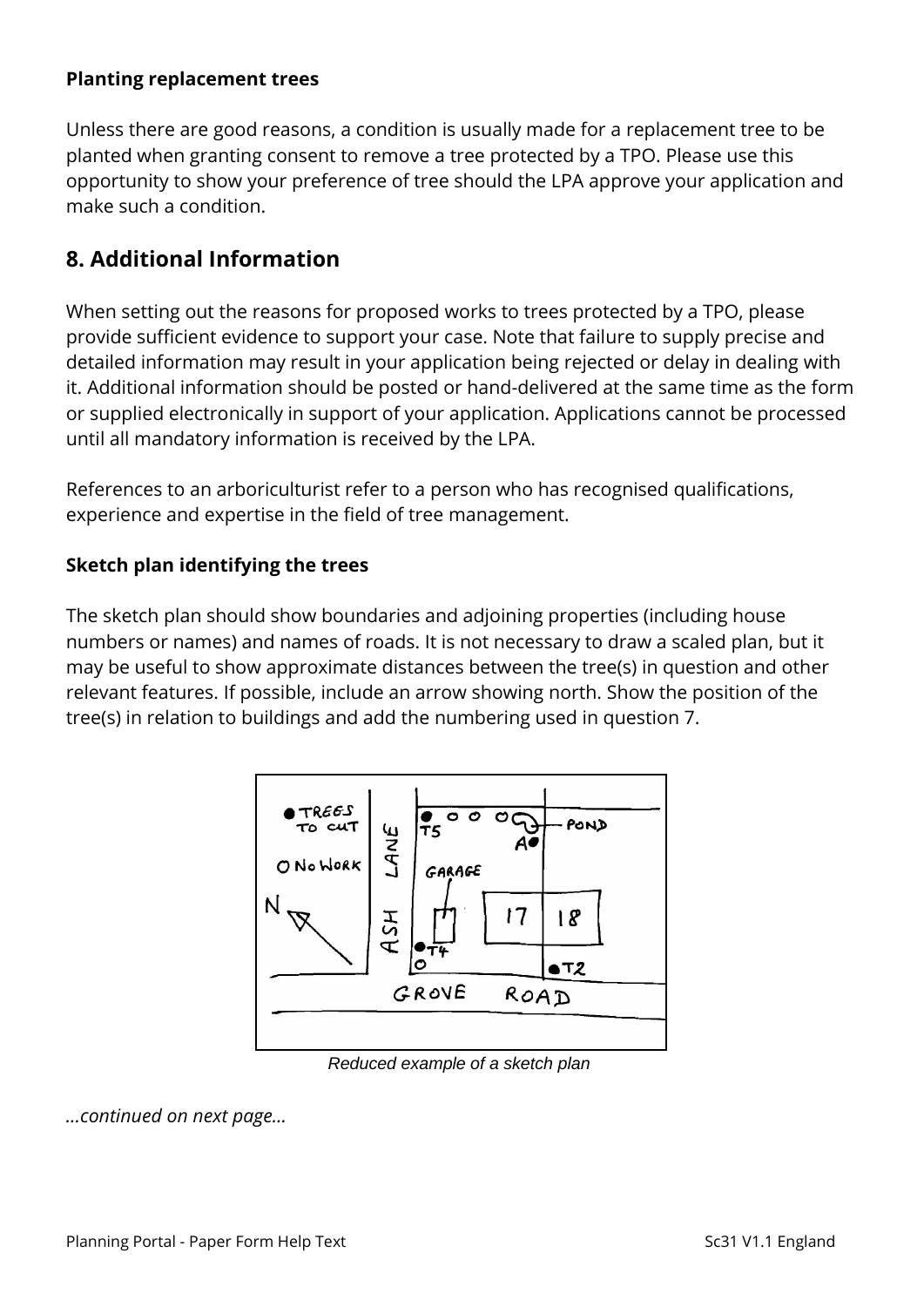It may be helpful to show other trees in the garden to help the LPA identify the trees on the form. If there are many trees, it is important to make it clear which tree(s) you want to work on.

If it is impossible to identify the tree(s) accurately on the plan (e.g. because they are part of a woodland or group of trees), please identify their approximate location on the plan and explain how the tree(s) have been marked on site (e.g. coloured tape, tree tags). The bark of trees must not be damaged e.g. by scarring or cutting into the bark.

Photographs can be useful, particularly where you wish to identify the trees you want to work on or to show specific work where there could be doubt e.g. marking a major branch to be removed. If you do submit photographs make sure that it is clear which tree is shown.

### **For work to trees covered by a TPO**

Unless the LPA agree in writing that the tree(s) is of very low amenity value you must provide the information detailed below when your application relates to the condition of the tree or damage that it is causing.

#### • **Condition of tree(s)**

The presence and impact of pests, diseases or fungi that require work to be carried out to the tree(s) should be described in written evidence or diagnostic information from an arboriculturist or other appropriate expert. Arboricultural evidence must be provided to support applications that suggest the tree has defects that may be of concern to the current or future safe retention of the tree or parts of the tree.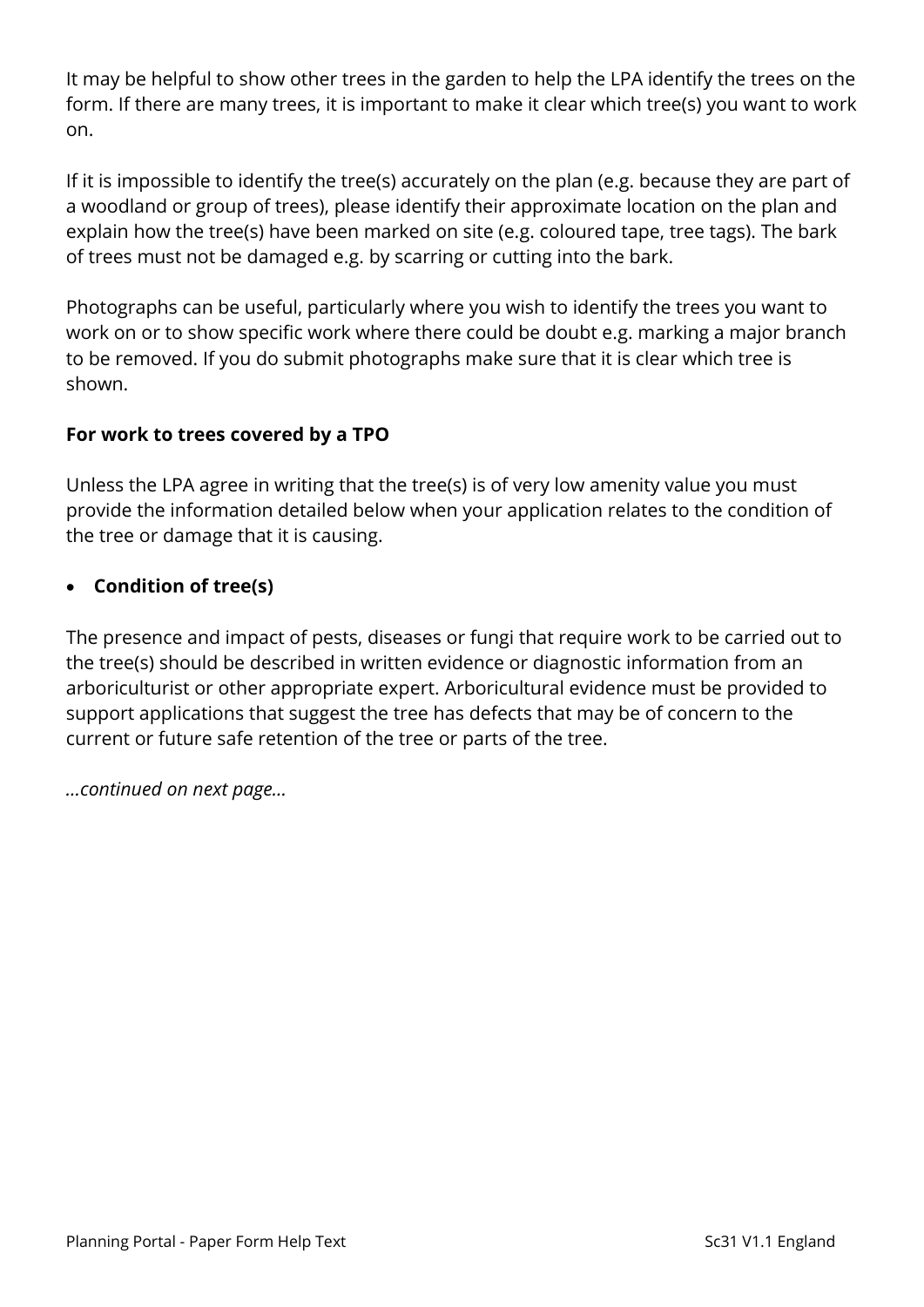#### • **Subsidence**

Reports will usually be provided by a structural engineer and/or a chartered surveyor and be supported by technical analysis from other experts e.g. for root and soil analysis. These reports must include the following information:

- o A description of the property, including a description of the damage and the crack pattern, the date that the damage first occurred/was noted, details of any previous underpinning or building work, the geological strata for the site identified from the geological map
- o Details of vegetation in the vicinity and its management since discovery of the damage. Include a plan showing the vegetation and affected building
- o Measurement of the extent and distribution of vertical movement using level monitoring. Where level monitoring is not possible, state why and provide crackmonitoring data. Data provided must be sufficient to show a pattern of movement consistent with the presence of the implicated tree(s)
- o A profile of a trial/bore hole dug to identify foundation type and depth and soil characteristics
- o The sub-soil characteristics including soil type (particularly that on which the foundations rest), liquid limit, plastic limit and plasticity index
- o The location and identification of roots found. Where identification is inconclusive, DNA testing should be carried out
- o Proposals and estimated costs of options to repair the damage

In addition, you must include a report from an arboriculturist to support the tree work proposals, including arboricultural options for avoidance or remediation of indirect treerelated damage.

#### • **Other structural damage**

Technical evidence in respect of other structural damage (e.g. garden walls, drains, paving, drive surfaces) should be provided by a relevant engineer, building/drainage surveyor or other appropriate expert.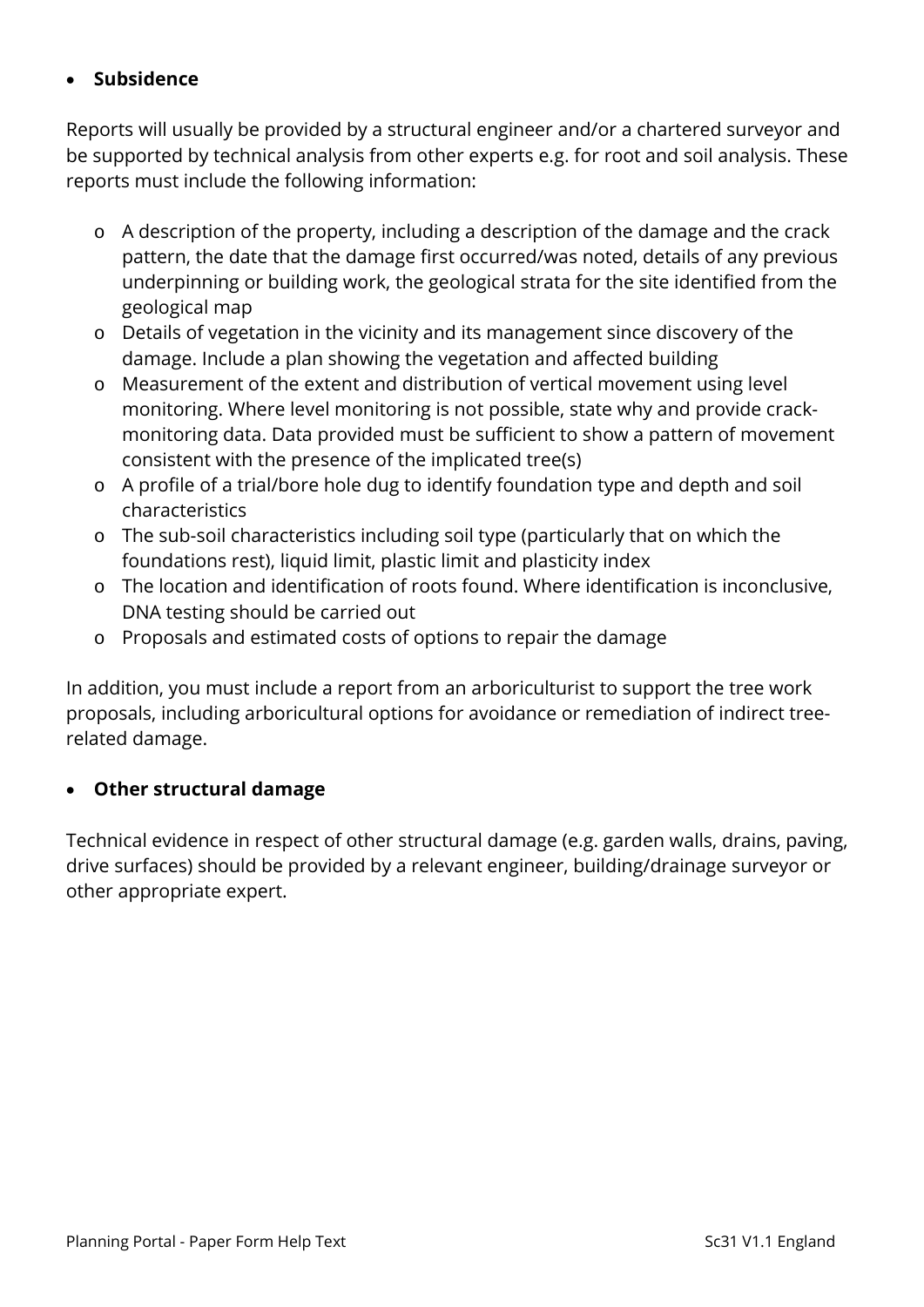# **9. Authority Employee / Member**

You must declare whether the applicant or agent is a member of the council's staff, an elected member of the Council or related to a member of staff or elected member of the Council.

Serving elected members or planning officers who submit their own planning applications should play no part in their determination and such applications should be determined by the planning committee rather than by planning officers under delegated powers.

### **10. Application for Tree Works - Checklist**

You may find it helpful to use this checklist to make sure that you have given the local planning authority all the required information.

### **11. Declaration**

Please sign and date your application.

### **12. Applicant Contact Details**

Please provide contact information for the applicant.

### **13. Agent Contact Details**

Please provide contact information for the agent.